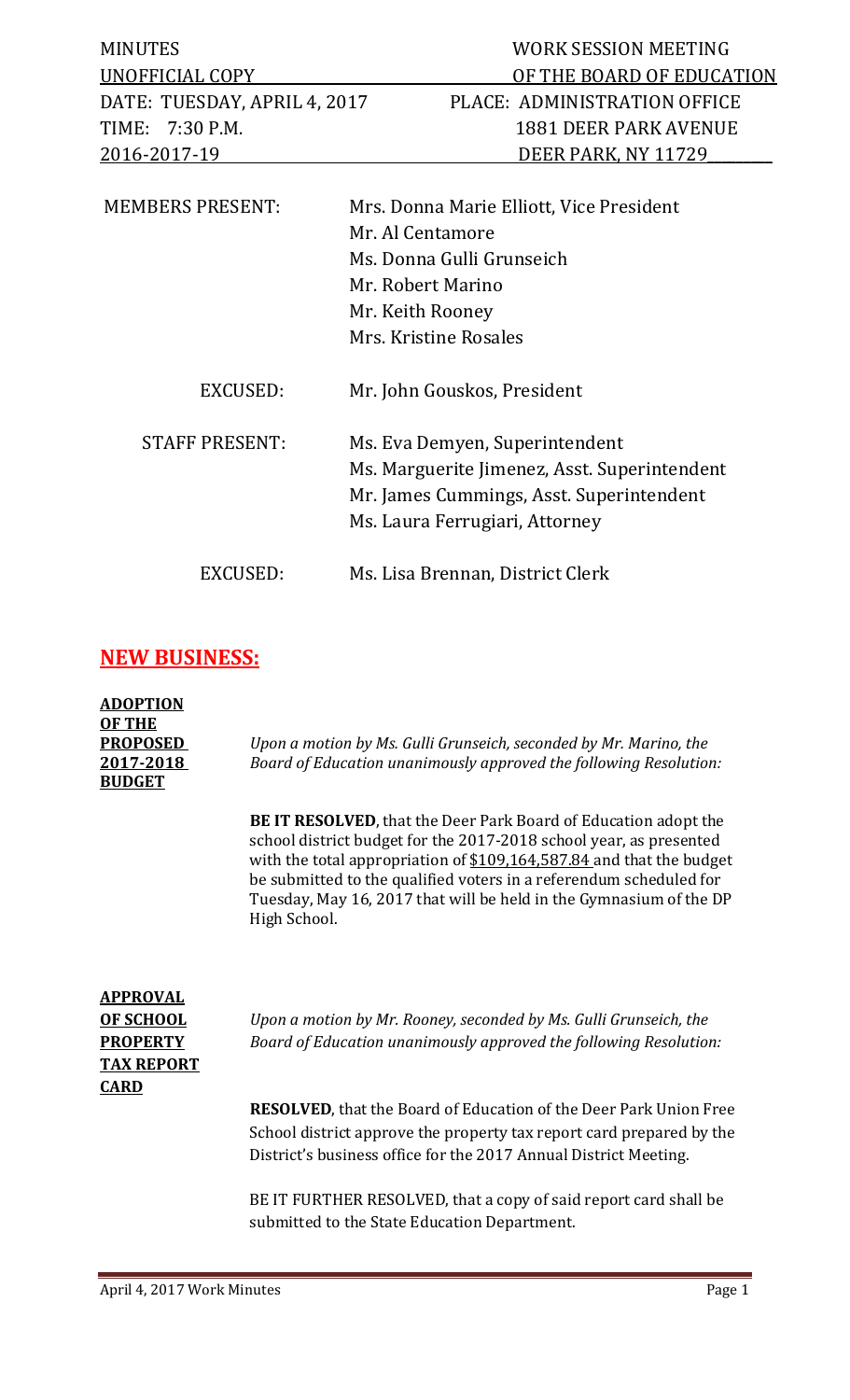### **ADDITIONAL ELECTION INSPECTORS ELECTION & BUDGET VOTE**

**FOR ANNUAL** *Upon a motion by Mr. Centamore, seconded by Mr. Marino, the Board of*  **DISTRICT** *Education unanimously approved the following Resolution:*

> **RESOLVED**, that the following election inspectors are hereby appointed for the Annual District Election and Budget Vote to be held on May 16, 2017:

> > Robin Birnbaum Jennifer Carbajal Lynn Hartman-Alesia

## **DONATION THE PFC**

**OF TWO SIGNS** *Upon a motion by Mrs. Rosales, seconded by Ms. Gulli Grunseich, the*  **TO JQA FROM** *Board of Education unanimously approved the following Resolution:*

> **RESOLVED,** that the Board of Education accept a donation of two new school signs fully funded and gifted by the JQA PFC.

The signs will be placed on the fences on both sides of Old Country Road entrance of JQA.

## **DONATION OF CHAIRS PROGRAM**

**TO THE LIFE** *Upon a motion by Mr. Rooney, seconded by Mrs. Rosales, the Board of*  **SKILLS** *Education unanimously approved the following Resolution:*

> **RESOLVED,** that the Board of Education approve the donation of chairs from Bimbo Bakeries (Entenmann's) for use in the Life Skill's classrooms at the High School.

# **AUTHORIZATION**

**FOR PETTY** *Upon a motion by Mr. Marino, seconded by Mr. Rooney, the Board of*  **CASH** *Education unanimously approved the following Resolution:*

> **RESOLVED,** that the Board of Education approve the authorization of \$100 for petty cash funds to Mr. Bob Woolsey, Facilities Director.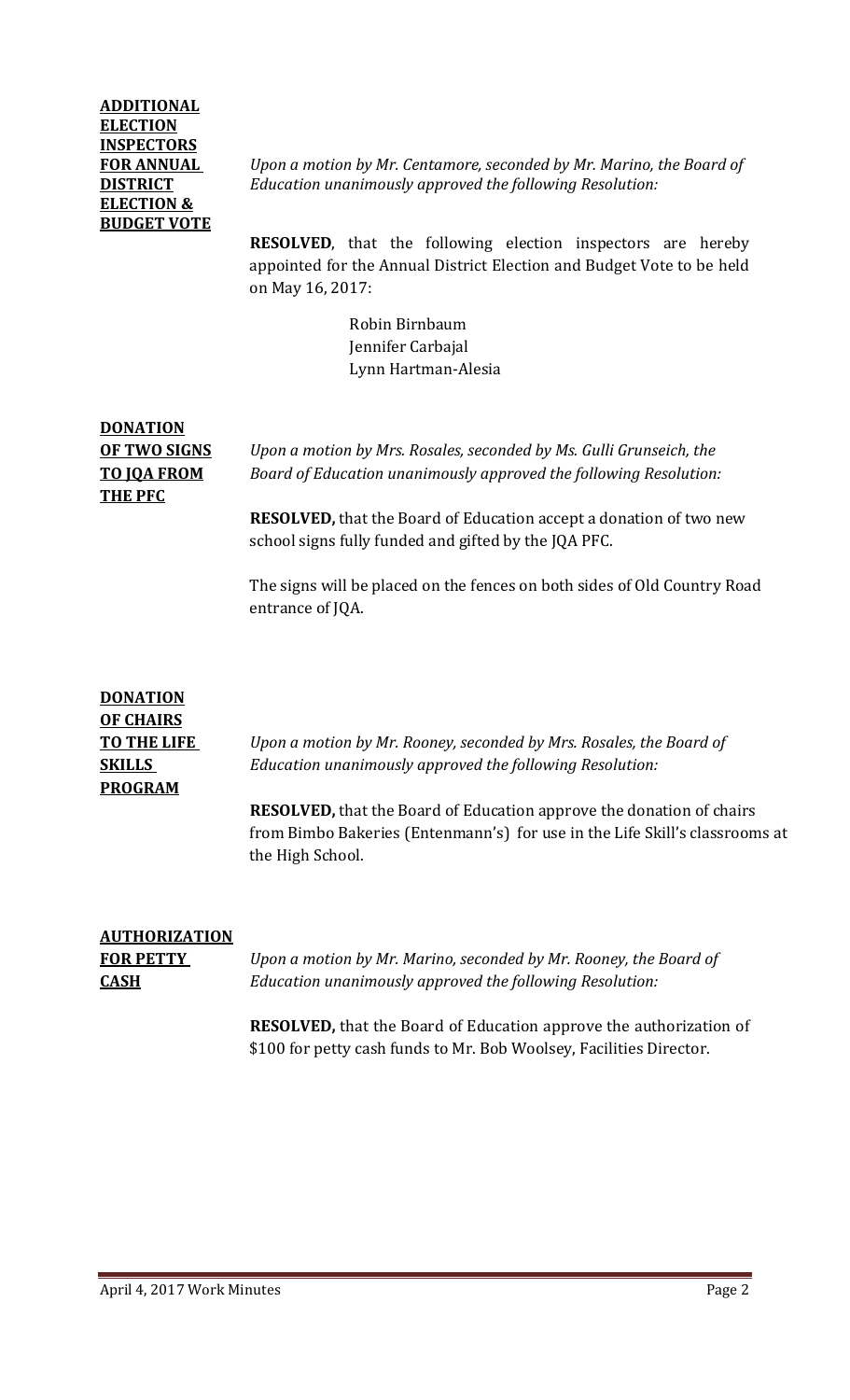**AGREEMENT** *Upon a motion by Ms. Gulli Grunseich, seconded by Mrs. Rosales, the*  **BETWEEN** *Board of Education unanimously approved the following Resolution:*

> **WHEREAS**, the Deer Park Public Library acquired a parcel of real property (the "New Parcel) commonly known as 75 East 5th Street, Deer Park, NY 11729, which is immediately adjacent to premises owned by the District upon which the Library's current facility is located (the "Original Parcel"), and

> **WHEREAS**, the Library wishes to convey title to the New Parcel to the District so that it, together with the Original Parcel will be in common ownership in anticipation of a construction project on the New Parcel which will be attached to existing Library facility and which construction will therefore be subject to the issuance of a building permit by the State Education Department, and

> **WHEREAS**, the District wishes to cooperate with the Library by accepting title to the New Parcel pursuant to the terms of a certain Agreement and subject to a simultaneously executed Use Agreement regarding the use of New Parcel and the Library's current facility,

**NOW THEREFORE BE IT RESOLVED**, that the Agreement whereby title to the aforesaid New Parcel will be conveyed to the District and the Use Agreement be and hereby are approved, and be it further

**RESOLVED**, that the President of the Board be and is hereby authorized to execute the aforesaid Agreement and Use Agreement, and that the Superintendent be and is hereby authorized to execute any further documents required to be executed in connection with the aforesaid conveyance.

**APPOINTMENT OF THE LAW FIRM MAY & LAMBERT, LLP**

**SHAW,** *Upon a motion by Mr. Rooney, seconded by Mr. Centamore, the Board*  **PERELSON,** *of Education unanimously approved the following Resolution:*

> **RESOLVED** that the Board of Education of the Deer Park Union Free School District ("District") hereby appoints the law firm of Shaw, Perelson, May & Lambert, LLP, as special counsel, to prepare and serve responsive pleadings in a certain matter commenced against the District before the Commissioner of Education regarding student residency (Appeal No. 20,635).

BE IT FURTHER RESOLVED that Shaw, Perelson, May & Lambert, LLP, is retained for this mater at the hourly rate of \$210.00.